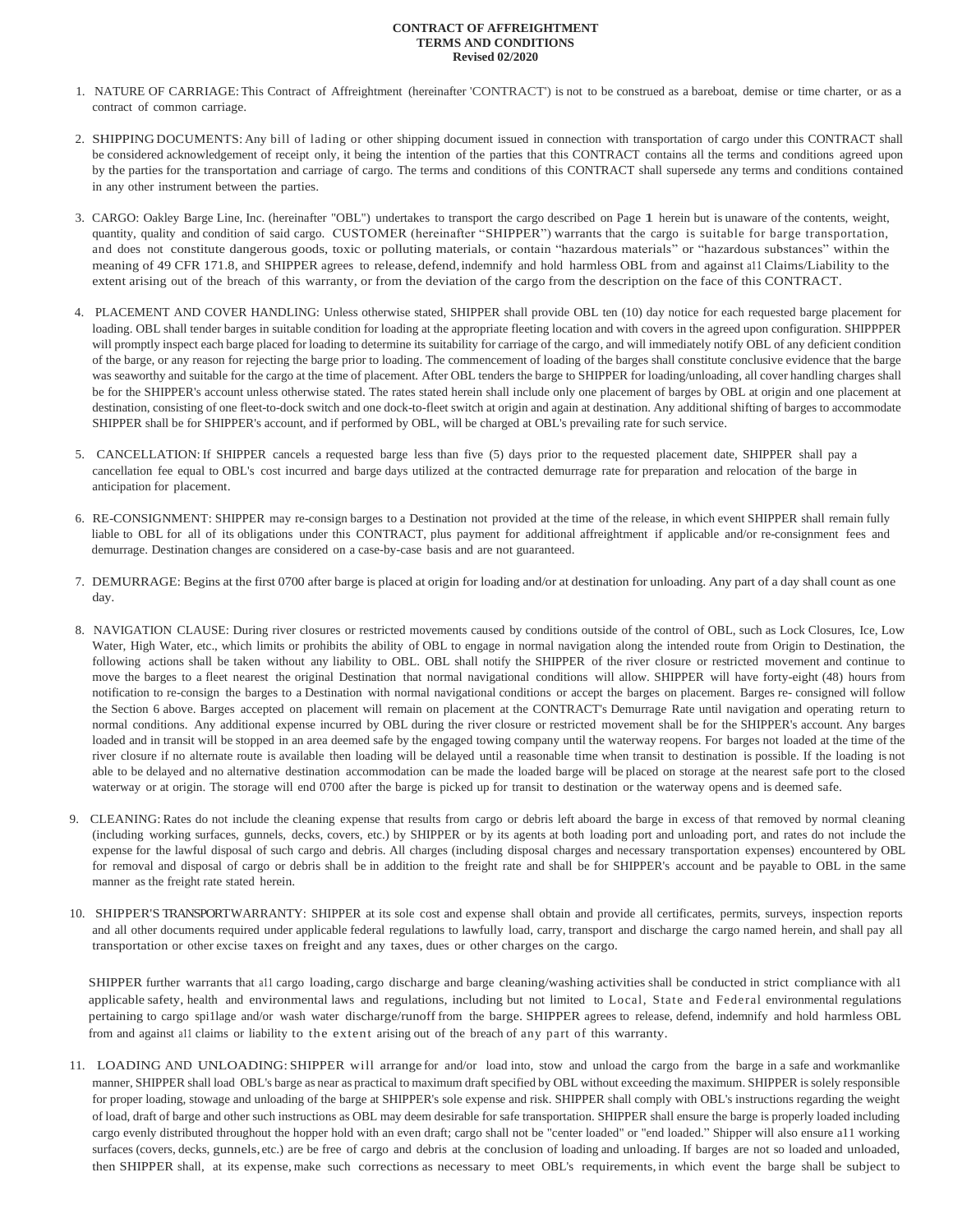demurrage charges provided herein from time of placement of barge until acceptance of barge by OBL. Any additional cost or expense or loss or damage incurred by OBL as a result of improper loading or unloading shall be for the account of the SHIPPER.

12. MOVEMENT OFCARGO: A11 decisions concerning the transportation of cargo under this CONTRACT wi11 be at the sole discretion of OBL and wi11 not subject OBL to liability of any kind. OBL wi11 transport the cargo with reasonable dispatch, but will otherwise have the sole discretion to determine which towers wi11 move the cargo, when the cargo wi11 be moved, which barges wi11 be used (subject to SHIPPER's right to reject a barge prior to loading if the barge is not suitable for transporting the cargo), which and how many other barges are towed alongside, any ports of call, and what routes will be taken. OBL shall have the right to shift or interchange the tow from one to another towing vessel or to tie off the tow at any point for any purpose, as OBL finds convenient or expedient in its sole discretion, and will not be liable for deviations or delays in shipment. Because OBL may require assistance in the performance of this CONTRACT, the parties agree that, if OBL procures the use of any barges or other vessels not owned by OBL, all of the rights, defenses and immunities of whatsoever nature provided to OBL shall also extend to such other vessels and their owners, charterers, masters, crews, operators and underwriters.

OBL shall also have the right to procure towage from vessels not owned, chartered or operated by OBL. OBL shall also have the right to employ leased or chartered bargesfor the performance of this CONTRACT. OBL is free to "buy-in", from another carrier, some or all of the transportation service that OBL has agreed to provide herein. In the event OBL arranges for another carrier to carry some or al1 of the cargo, SHIPPER agrees to submit claims for cargo loss and/or damage to the actual carrier and any other party whose fault may have contributed to such loss or damage. OBL's liability shall be contingent and limited tothe amount that OBL would have paid pursuant to the provisions of this CONTRACT entitled "OBL'S LIABILITY" had OBL been the actual carrier, less any amounts collected or that are capable of being collected from the actual carrier or others.

In the event delivery of the cargo to Destination cannot be accomplished due to SHIPPER not stipulating a destination prior to or after barge is loaded, inaccessibility of the offloading facility, waterway conditions, delay caused by SHIPPER or any other reason beyond the reasonable control of OBL, delivery of the cargo shall be deemed complete upon delivery of the barge to an accessible barge fleet selected by OBL in its sole discretion in reasonable proximity of the point of inaccessibility. Until such time that the barge can be delivered to a destination and unloaded, a11 cost to maintain the barge at a proper draft and trim condition shall be for the account of the SHIPPER.

- 13. PAYMENT OF FREIGHT: The entire amount of the freight shall become earned upon acceptance of the barge at origin and is due and payable to OBL NET 30 Days from date of invoice, unless otherwise stated on page 1 of this Contract. OBL shall have a lien against the cargo for payment of freight, demurrage and for all other charges due under this CONTRACT, which lien shall survive delivery of the cargo. A11 freight, demurrage and other charges shall be subject to an interest charge of 1% per month beginning 30 days from the date of invoice. Without prejudice to OBL's other rights herein, OBL shall have the right to cancel this CONTRACT and withdraw its equipment in the event of SHIPPER's nonpayment of freight and other monies due 45 days after date of invoice or in the event of any other default of SHIPPER.
- 14. FORCE MAJEURE: Neither OBL nor SHIPPER shall be liable for failure to perform or for delays in performance resulting from or occasioned by: (a) expropriations, requisitions, or other orders from any governmental or civil or military or naval authorities, (b) political boycotts, (c) acts of God or acts of the elements, (d) unscheduled river or lock outages or closures, (e) floods or high water, (f) ice, (g) defects, failures or breakages in hull, machinery, equipment or appliances, (h) acts of war, invasion, hostilities, interferences of public enemies or be11igerents, (i) civil strife, riots or civil commotions, (j) sabotage, vandalism, or malicious mischief, (k) pirates or robbers by land or water, (I) strikes, lockouts, labor disputes or disturbances, (m) fire or explosion from any cause , (n) epidemics, pestilence or quarantines or embargoes, or (o) for any other cause whatsoever beyond the reasonable control of the respective parties, whether of the kind enumerated or otherwise. In addition, in the event the U.S. Coast Guard or classification society require equipment load-line designation, then OBL shall be excused from performance under this CONTRACT. Each party shall immediately notify the other party in writing when a foregoing condition arises constituting force majeure.To the extent this Paragraph is inconsistent with Paragraph 8 Navigation Clause, Paragraph 8 will control.
- 15. OBL'S LIABILITY: OBL is not responsible by any reason whatsoever for damages or losses of any type or nature except as provided herein. In no event shall OBL be liable for special, indirect, consequential, punitive or incidental damages whether arising under this CONTRACT, any other contract, warranty, tort or any other theory of liability.

Neither OBL nor its equipment shall be responsible or liable for personal injury,illness or death of any person, cargo loss, damage or contamination (or for any expense in connection therewith) caused directly or indirectly by or arising or resulting from: (a) negligence of the master, mariner and/or pilot in the navigation or management of any vessel; (b) perils, dangers and accidents of the sea, of rivers or of other navigable waters; (c) any force majeure event as defined in this CONTRACT; (d) me chanical breakdown, collisions or stranding; (e) act or omission of the SHIPPER or owner of the cargo, their agents or representatives; (f) saving or attempting to save life or property on the water; (g) wastage in bulk or weight or any other loss or damage arising from inherent defect, quality or vice of the cargo; (h) any latent defect in the shipment; (i) shrinkage, expansion, or other change in the cargo due to natural causes; (j) insufficiency of packing; (k) insufficiency or inadequacy of marks; (I) the physical act of loading or unloading; (m) contamination of cargo and (n) any other cause arising without the actual fault and privity of OBL. OBL shall have no liability for loss of or damage to cargo howsoever arising (i) prior to completion of loading and removal of the barge from the loading facility to safely navigable water, (ii) after the barge has been placed for unloading at destination, or (iii) while the cargo is in possession or under control of another carrier. OBL shall have no liability for spontaneous combustion from inherent vice of cargo, or for rust, oxidation, corrosion, discoloration, denting, marring or scratching of any cargo,

To the extent OBL shall be liable for loss or damage to cargo as provided above, such liability shall be limited to the fair market value at destination on the day of casualty of the lost or damaged portion of the cargo, or the reasonable cost of repair or reconditioning of the cargo, whichever is less. OBL shall not be liable for delay in the delivery of the shipment to destination or for any diminution in market value of the cargo. OBL shall not be liable or responsible for lost profits or for any other consequential damages or special damages under any circumstances. Nothing in this CONTRACT shall operate to limit or deprive OBL of any statutory protection or exemption from, or limitation of, liability. In case of actual or apparent cargo loss or damage, SHIPPER shall provide to OBL prompt written notice of such loss or damage and will provide OBL an opportunity to jointly survey the cargo prior to disposition of the cargo. Further, as a condition precedent to recovery against OBL, all claims against OBL must be submitted in writing to OBL within six months after delivery of the shipment, or in the case of failure to make delivery, then within six months after time for delivery has